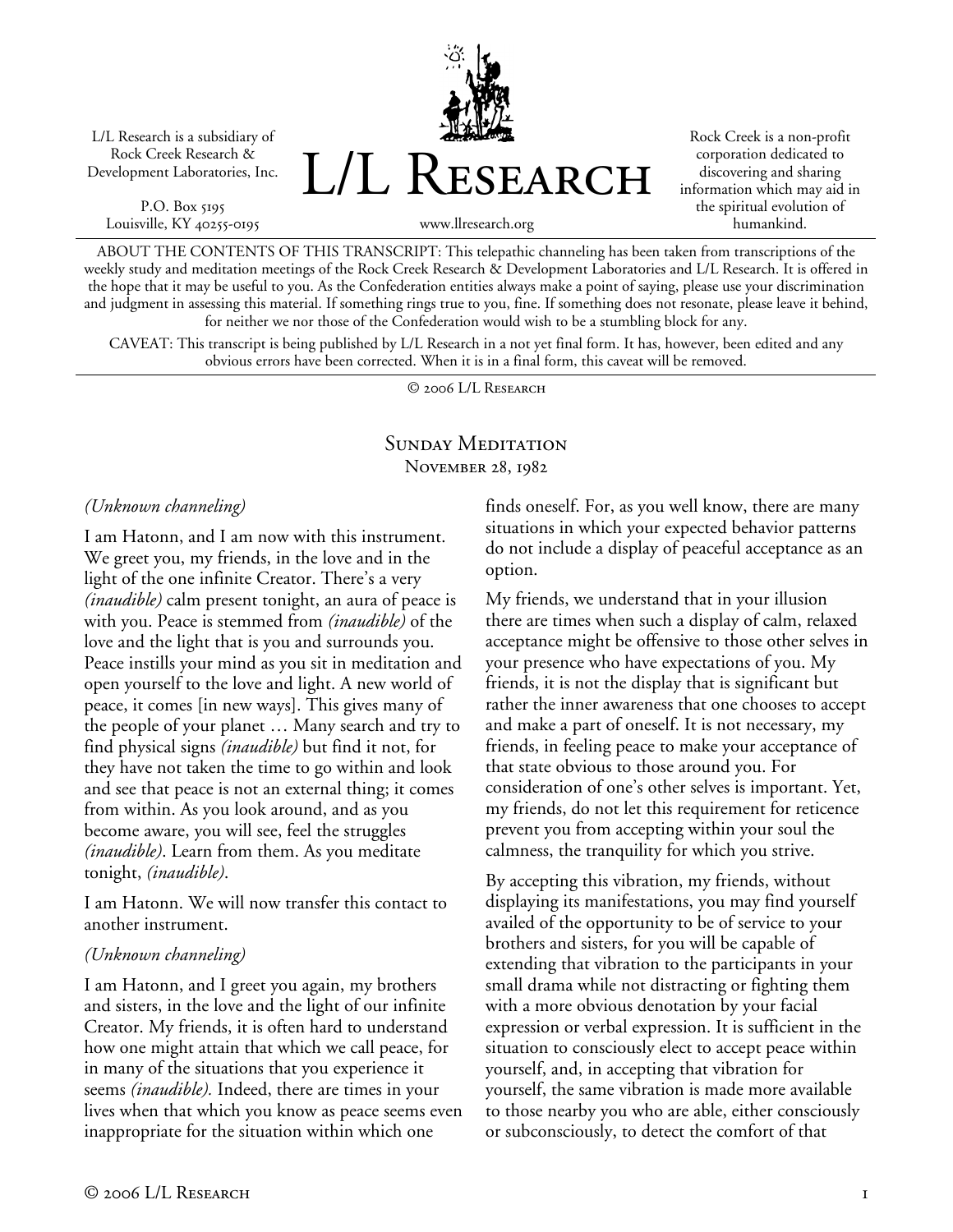vibration. We will now transfer our contact to another instrument. I am Hatonn.

#### *(Unknown channeling)*

I am Hatonn. I am now with this instrument and greet you with the love and the light of the infinite Creator. If only you would see the peace which you can allow to fly and bloom and radiate. There could be a whole room of individuals, each radiating their own peace. But, if one person leaves his own space and tries to control another either by undue praise, by criticism, by judgment, by turning the other person from his designated path, peace is no longer in the room. Respect inner peace in each person. Give them understanding to allow them to *(inaudible).* Love is allowing the other person to be themselves. *(Inaudible)* self in some people. You are [inhuman], but they are [inhuman], and, when you [improve] on their destiny, you're creating chaos. If you want to have peace, let other individuals find their way. If you are in it, *(inaudible).* If you are not in it, they would be more *(inaudible)*, you will find peace, and they will find peace.

I am Hatonn, and I leave this instrument.

# *(Carla channeling)*

I am Hatonn. I greet you once again in the love and the light of the infinite Creator and shall continue *(inaudible).* When one speaks or thinks of peace in connection with what you call relationships, there is a temptation to think about that peace which is the absence of [strife]. This definition of peace, negative though it is, has sufficed for your peoples and what you call your nations for many generations. And yet, when we speak of peace, we do not speak of the absence of anything but the presence of something that is very much alive.

This instrument has had occasion within this past week to contemplate the structure of the ring, the circle that so often is given *(inaudible)* one to another as a symbol of a relationship. The symbol itself is that of endlessness or eternity *(inaudible)* having no end will continue *(inaudible).* But, the two rings are not the same diameter. They are made for different hands, and they will not roll side-byside at the same speed naturally.

No, this symbol is a symbol of our inner covenant, an inner relationship, something which all that is counter to the relationship is only symptomatic. *(Inaudible)* a living relationship between any of two entities, there are two eternal beings, separated and joined by the Creator. The relationship is the Creator's. Each of you within this circle *(inaudible)* in an environment called the creation. That is all that there is. You will not ever be *(inaudible).* You will have change in perceptions from reincarnation to reincarnation and from density to density, but you will always be in and of the creation.

You are a completely integral part of all that there is. You are the completion of all that there is, and so is each other entity with whom you come in contact. Therefore, the ring, that great symbol which touches your peoples' hearts *(inaudible)* may be seen far more nearly to be a spiral. For those whom you contact in love reflect back to you love a hundredfold, and you learn, in disappointment and in joy, by all reflections as you move every onward in an endless relationship.

It may seem to be a relationship with *(inaudible)*, with a friend, with a stranger, or that strangest of all concepts, *(inaudible).* But we say to you that it is a relationship with the Creator. It was written that the one known as Jesus said, "My peace I give unto you, not as the world gives do I give unto you. My peace is [not understood]." As you gaze about you, you will find a considerable amount of the absence of strife. You will find those who have accepted the cooperative silence of the *(inaudible).* We ask you to look further; we ask you to begin with yourself; we ask you to encounter a storm so great and so powerful that it changes that personality that is capable of indifference. We ask you to encounter your own caring self, that first great ring of eternity, for only in full conscience—we correct this instrument—*(inaudible)* of your self can you become [aware] of the [course] of relationships with others. And when that storm has left you, you will find [effective] peace, a finely-tuned *(inaudible)*, a means of perception which includes both discrimination and sympathy.

Above all, my friends, be aware that that which joins each spiraling life path is the Creator. You may feel separated; you may feel that there is the possibility of union through finding special entities; you may dream of the drama of what this instrument would call star-crossed love *(inaudible)* that each relationship is both separated and connected by the Creator. You are all one, and all that you need will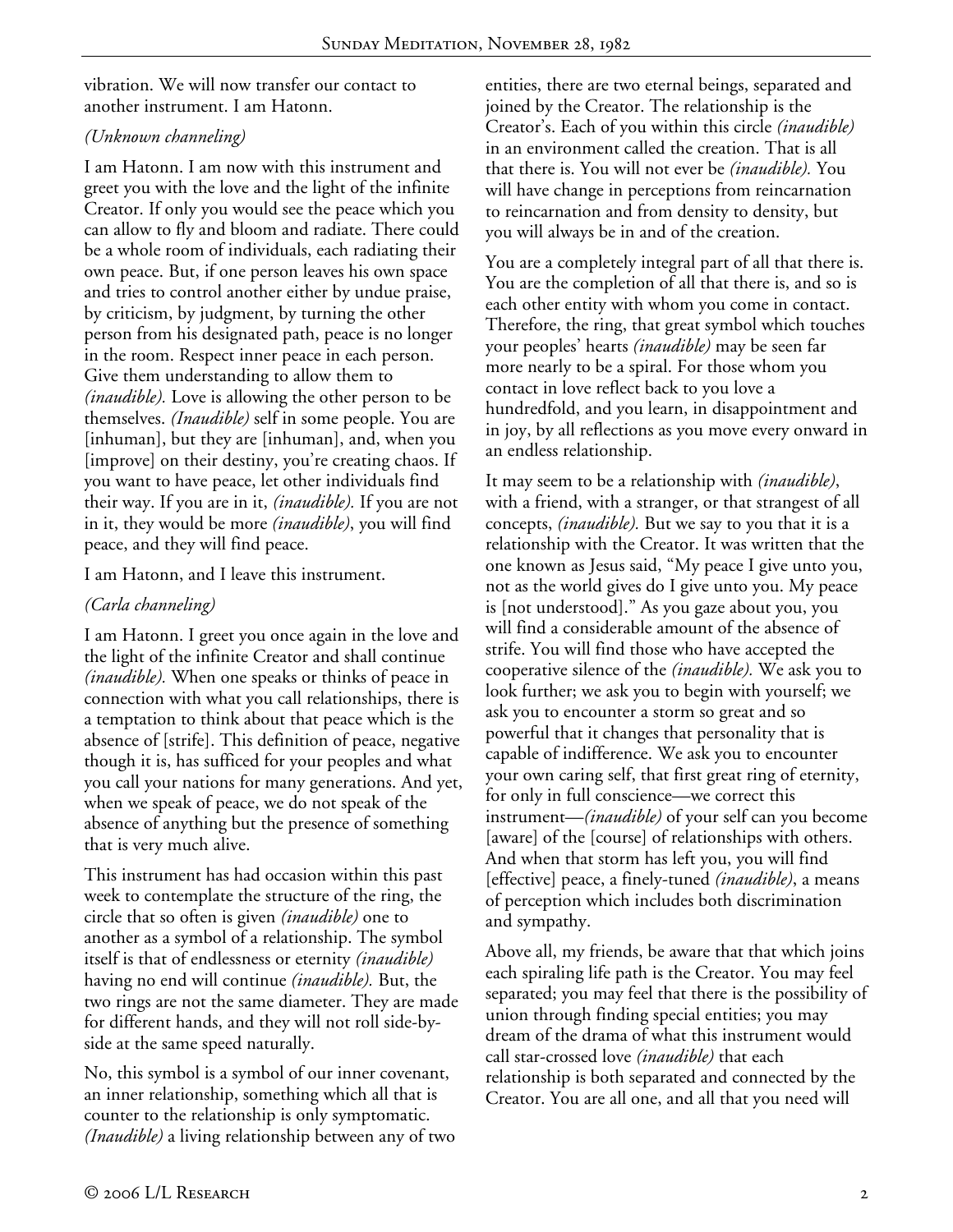come to you. [For in] the spiral of your being is all that there is.

As always, we ask firstly that you *(inaudible)*, secondly, that you choose wisely those words of ours that you find helpful and discard the remainder, for we are your very fallible brothers and sisters and have little more knowledge than you. What we do have is a clearer understanding of love. We would at this time close to *(inaudible).*

#### *(Unknown channeling)*

I am Hatonn. I am now with this instrument, and we will say one final word about peace. My friends, the word, peace, or the concept of peace may be compared to the anchor that holds the ship as the waves beat against it, or the concept of peace may be compared to the eye of the storm. In your illusion, there are plenty of storms, but the eye is always, the calm is always at the center of the storm. And, without the anchor, the ship would be utterly helpless as it tries to make the landing. And, my friends, this kind of peace can be shared, and this kind of peace is *(inaudible)* to *(inaudible).* And it is well to remember, again, the words of Jesus, when he said, "My peace I give unto you." Therefore, it is worth seeking this kind of peace, not only for the individual who seeks it, but for every other individual.

Again, may we say it has been a joy to be with this group tonight, and we leave you now rejoicing in the love and the light of the infinite Creator. I am Hatonn.

#### *(Unknown channeling)*

I am Hatonn. I am now with this instrument. I greet you in the love and light [of the infinite Creator]. *(Inaudible)* peace is love. *(Inaudible)*, give love to someone. It is the fertilizer of the soul. Love requires nothing in return; it is a free gift; it does not control another person and does not have to be returned with interest. At any time you give this free love to another human being, you have reached the greatest form of peace. Not only is it peace for your soul, but you bring peace to other selves. If you can say *(inaudible)* that you gave free love to another self, you will find *(inaudible).* It might be a good idea before you rest at night to think about how much free love you're getting. And, if you did not see another human being, did you think good thoughts about other people. This too will bring you together. Love, undemanding, is the highest form of peace. I am Hatonn, and I leave this instrument.

# *(Carla channeling)*

I am Hatonn. I speak through this instrument [only]. Too often *(inaudible)* to this group, *(inaudible).* We leave you in the love and the light of the infinite Creator. Adonai. Adonai vasu *(inaudible).*

#### *(Jim channeling)*

I am Latwii, and I greet you, my friends, in the love and in the light of the one infinite Creator. We are most pleased to be able once again to speak to this group. We hope that we shall be able to provide answers to those queries which have meaning to you. We remind each present that our efforts *(inaudible)* of this nature are as fallible as our brothers and sisters of Hatonn, and we offer our words that perhaps another aspect of your concerns might be uncovered so that you yourselves might find the answers which you seek. May we at this time, therefore, ask if there is a query with which we might begin?

**Questioner:** Yes, Latwii. Why does your presence cause such an uplifting experience?

I am Latwii …

*(Side one of tape ends.)* 

# *(Jim channeling)*

I am Latwii, and am again with this instrument. To continue, you have experienced a contact which corresponds to the energy center which you know as the heart chakra. The vibration of love is the vibration of our brothers and sisters of Hatonn, and therefore, when we follow those of Hatonn, you may experience a resonating harmony between the two energy centers which you may then interpret in any number of ways, the term, uplifting, being such a description.

May we answer you further, my sister?

**Questioner:** No, I just wanted to let you know it's wonderful. Thank you.

I am Latwii. We are pleased that our presence is pleasing. May we ask if there is another question at this time?

**Questioner:** Yes, right along that line. I have one chair that I sit in for my meditation, the same place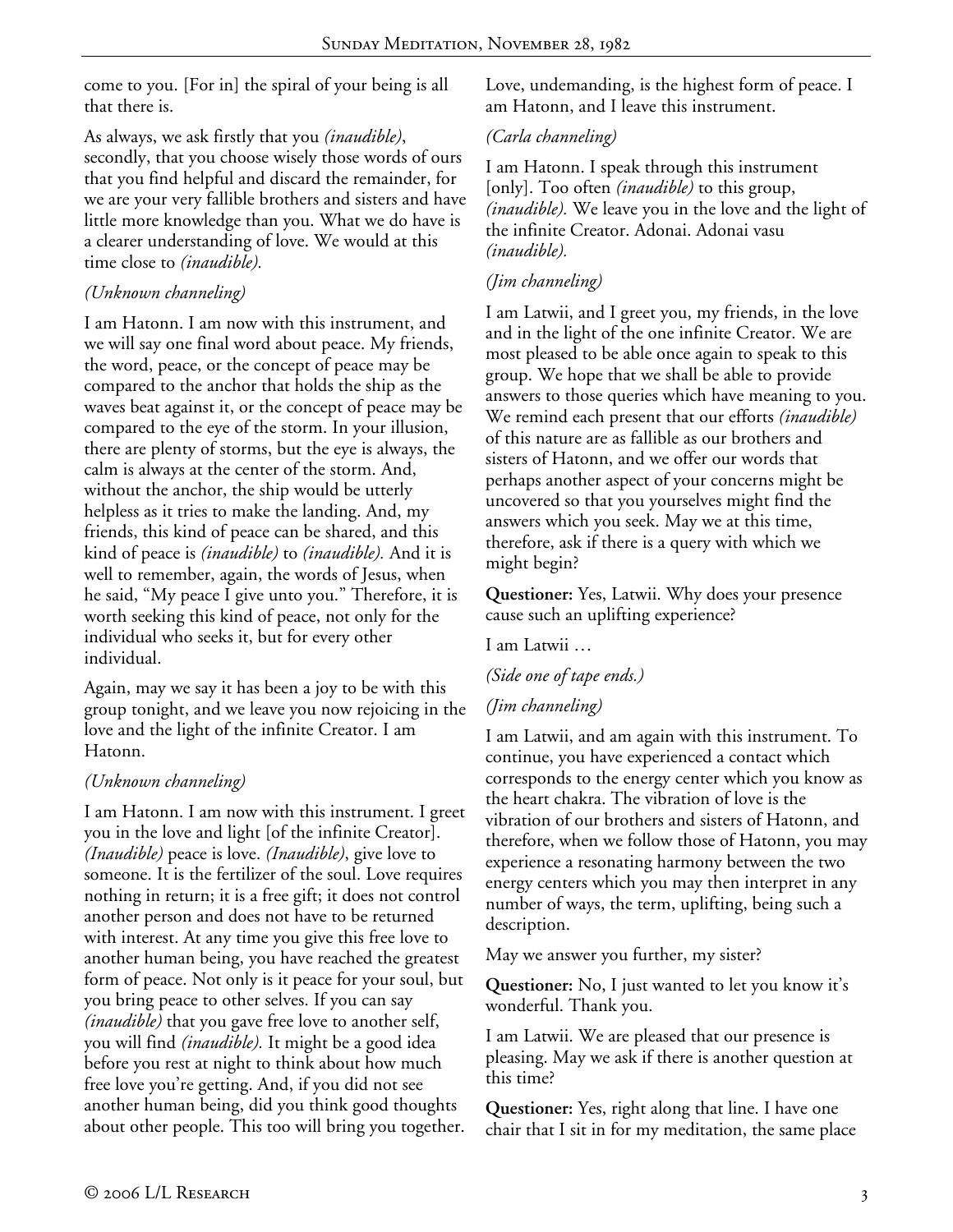all the time, and, when I sit in that chair to dress, I feel nothing, but, when I sit in that chair to meditate, there's something happens. Would you comment on that?

I am Latwii, and am aware of your query, my sister. The chair used for meditation builds an energy which surrounds it. The vibration of this energy corresponds to your desire to seek the truth. When you use this chair for meditation, you open a door, shall we say, within your being that allows this energy to be tapped and for you to become aware of its presence. This is energy which you have built yourself which you yourself then call upon and experience.

When you use this chair for another purpose, you may consider the door to that energy closed. For then you seek it not. It is often helpful to reserve such locations or implements used in meditation for meditation alone in order that the energy which you store in that location might not be mixed with vibrations of a lesser nature.

May we answer you further, my sister?

**Questioner:** No, thank you. That helped. One other question. I have a friend who lives on the same floor of the condo where I do, and she is suicidal. This is about the third bout she's had of depression. She tells me that she does not want [any help], and yet I feel that she's reaching out to me, and I have to confess I have some mixed feelings about whether I should do anything, or … I'm not sure. Would you comment on that?

I am Latwii. My sister, to serve another is most difficult. For to serve most perfectly is to provide the service for which the other seeks without infringing upon that entity's free will. Often among your peoples entities do not know what they wish without great searching within. Many worries may be spoken as to this or that desire. Oftentimes, the desires conflict so that another hearing the speaking may find confusion and not know the heart of the other's desires. This confusion is of the mind. Seek ye then to be of service by knowing your heart. In your meditation, open your being to the desire to serve the one Creator however the opportunity may arise. In this state of openness, then ask within if you may serve another. Await the response. If the response is yes, ask how. Again, await the response. At the depths of your being, you are one with those whom you seek to serve. When you query in this manner,

you touch that point of unity and might then find more clearly the path opened before you of service to the other.

May we answer further, my sister?

**Questioner:** No, thanks. That helped.

I am Latwii. Is there another query at this time?

#### **Carla:** *(Inaudible).*

I am Latwii, and am aware of your query, my sister. We find some difficulty in responding in full to this query, for the affliction of the throat region and the chest region of the one known as L is symbolic and has as source a catalyst which seeks efficient use. And the communication of one being is most necessary for entities upon your planet at this time. For to share the heart of being is to share love. At these gatherings, the focus is refined so that the manifestations which accompany this desire of each entity are also intensified for each, each in a unique manner.

May we be of further service, my sister?

**Carla:** Yes, first I grasp that there is much unsaid which [falls in the "out-of-bounds" realm]. Second, I believe I heard in there that there's a possibility that that was part but not all of the problem, that part of the problem if he's allergic to cats by any chance, should I be doing something like putting the cats in another room [that I'm not doing]?

I am Latwii and am aware of your query, my sister. We find no such difficulty with the one known as *(inaudible).* May we answer further, my sister?

**Carla:** No, thanks.

I am Latwii. We thank you, my sister, for your concern. Is there another query at this time?

**Questioner:** Hatonn, can you feel the peace within everyone in this room to the point where it overflows into love?

I am Latwii, and can even feel the love within the ones known as Hatonn. Although we are of one being, we have different sound vibrations. To answer your query, we may say that the love within all creation is available to each entity whose sense of seeking love has been opened wide by the desire to know love. Therefore, it is our joy to know the love within this group, upon this planet, and throughout the universe of this octave of beingness.